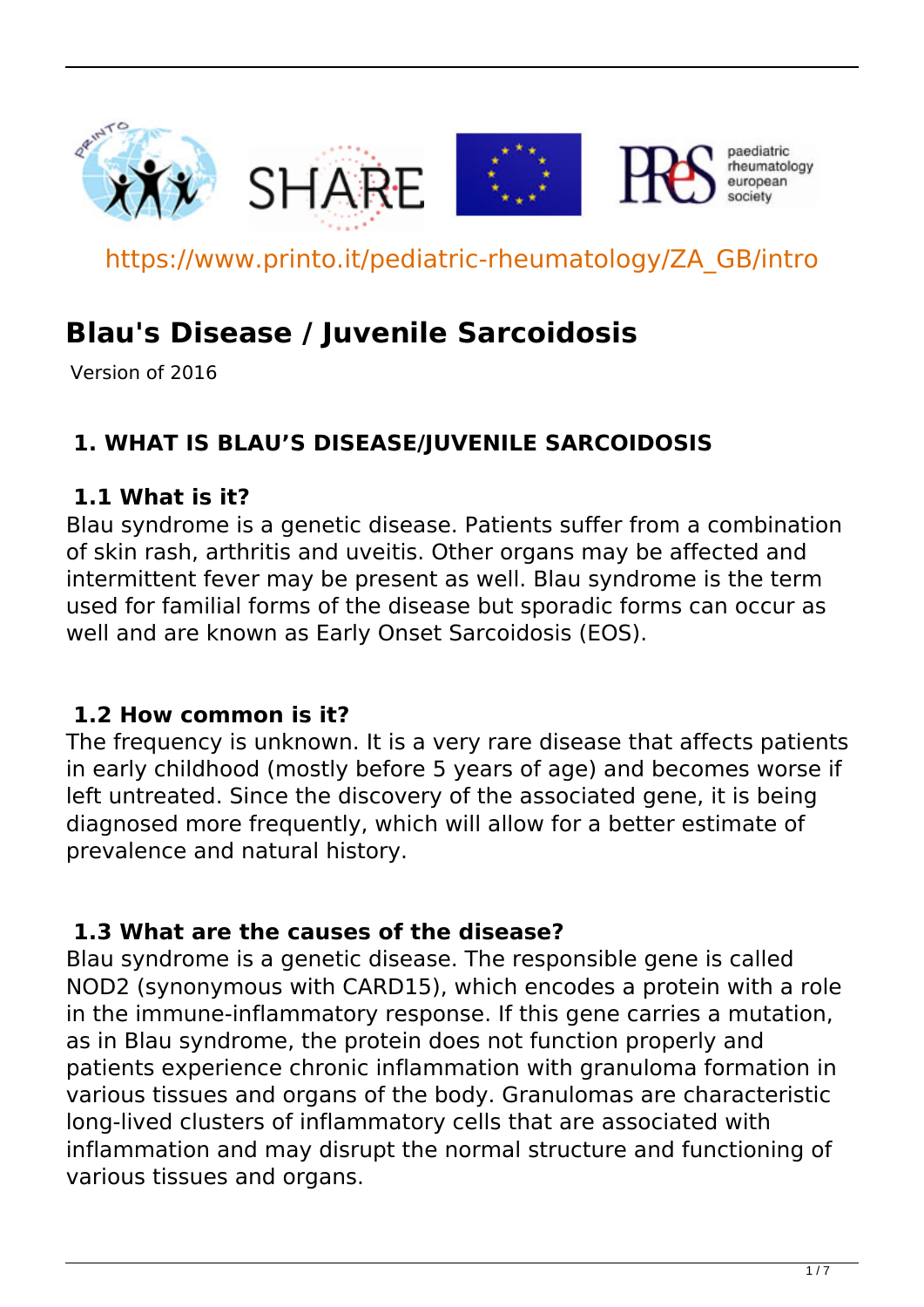### **1.4 Is it inherited?**

It is inherited as an autosomal dominant disease (which means that it is not linked to gender and that at least one parent must show symptoms of the disease). This type of transmission means that to have Blau syndrome, an individual needs only one mutated gene, either from the mother or the father. In EOS, the sporadic form of the disease, the mutation emerges in the patient him/herself and both parents are healthy. If a patient carries the gene, he or she will suffer from the disease. If one parent has Blau syndrome, there is a 50% chance that his/her child will suffer from it.

#### **1.5 Why does my child have this disease? Can it be prevented?**

The child has the disease because he/she carries genes that cause Blau syndrome. Currently, the disease cannot be prevented but the symptoms can be treated.

### **1.6 Is it infectious?**

No, it is not.

#### **1.7 What are the main symptoms?**

The main symptoms of the disease are a clinical triad of arthritis, dermatitis and uveitis. The initial symptoms comprise a typical exanthema, with tiny round lesions that vary in colour from pale pink to tan or intense erythema. Over the course of years, the rash waxes and wanes. Arthritis is the most common manifestation, starting in the first decade of life. There is joint swelling with preserved mobility at onset. With time, limitation of movement, deformities and erosions may develop. Uveitis (inflammation of the iris) is the most threatening manifestation, since it is often associated with complications (cataract, increased intraocular pressure) and may cause decreased vision if left untreated.

In addition, granulomatous inflammation may affect a wide spectrum of other organs, causing other symptoms, as well such as decreased lung or kidney functioning, increased blood pressure or recurrent fever.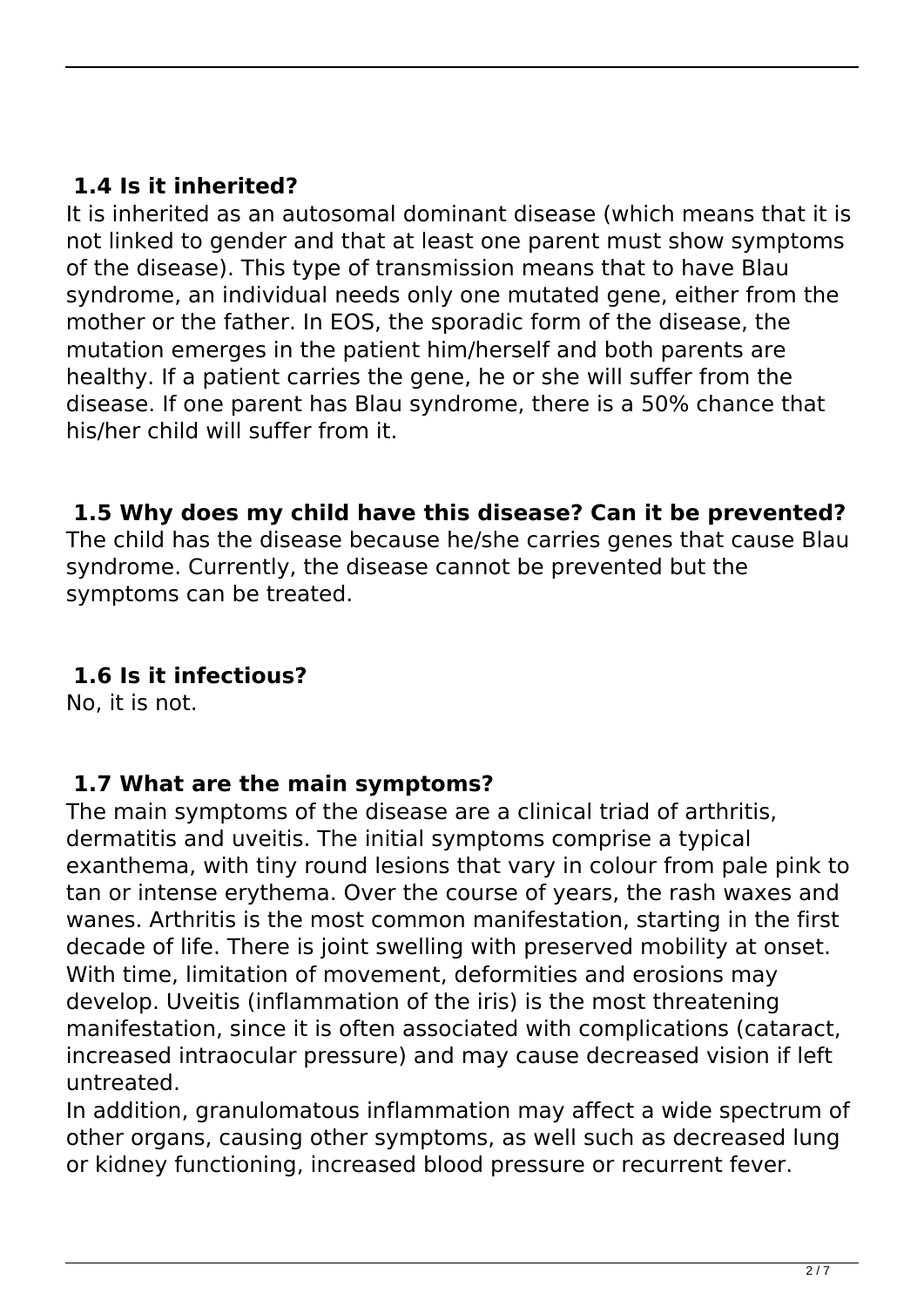### **1.8 Is the disease the same in every child?**

It is not the same in every child. Moreover, the type and severity of symptoms may change as the child grows older. The disease progresses if left untreated and the symptoms will evolve accordingly.

# **2. DIAGNOSIS AND THERAPY**

# **2.1 How is it diagnosed?**

Generally, the following approach is followed for the diagnosis of Blau syndrome:

Clinical suspicion: It is relevant to consider Blau syndrome when a child presents a combination of symptoms (joint, skin, eye) out of the typical clinical triad. A detailed investigation into the family history should be considered, because this disease is very rare and inherited in an autosomal dominant manner. Demonstration of granulomas: to make the diagnosis of Blau syndrome/EOS, the presence of typical granulomas in affected tissue is essential. Granulomas can be seen on a biopsy of a skin lesion or of an inflamed joint. Other causes of granulomatous inflammation (such as tuberculosis, immune deficiency or other inflammatory diseases such as some vasculitides) need to be excluded by thorough clinical examination and blood tests, imaging and other tests. Genetic analysis: in the last couple of years, it has been possible to perform a genetic analysis of patients to ascertain the presence of mutations that are thought to be responsible for the development of Blau syndrome/EOS.

### **2.2 What is the importance of tests?**

Skin biopsy: a skin biopsy involves the removal of a tiny piece of tissue from the skin and it is very easy to perform. If the skin biopsy shows granulomas, the diagnosis of Blau syndrome is made after exclusion of all other diseases that are associated with granuloma formation. Blood test: blood tests are important to exclude other diseases that can be associated with granulomatous inflammation (such as immune deficiency or Crohn's disease). They are also important to see the extent of inflammation and to evaluate the involvement of other organs (such as the kidney or liver). Genetic test: the only test that unambiguously confirms the diagnosis of Blau syndrome is a genetic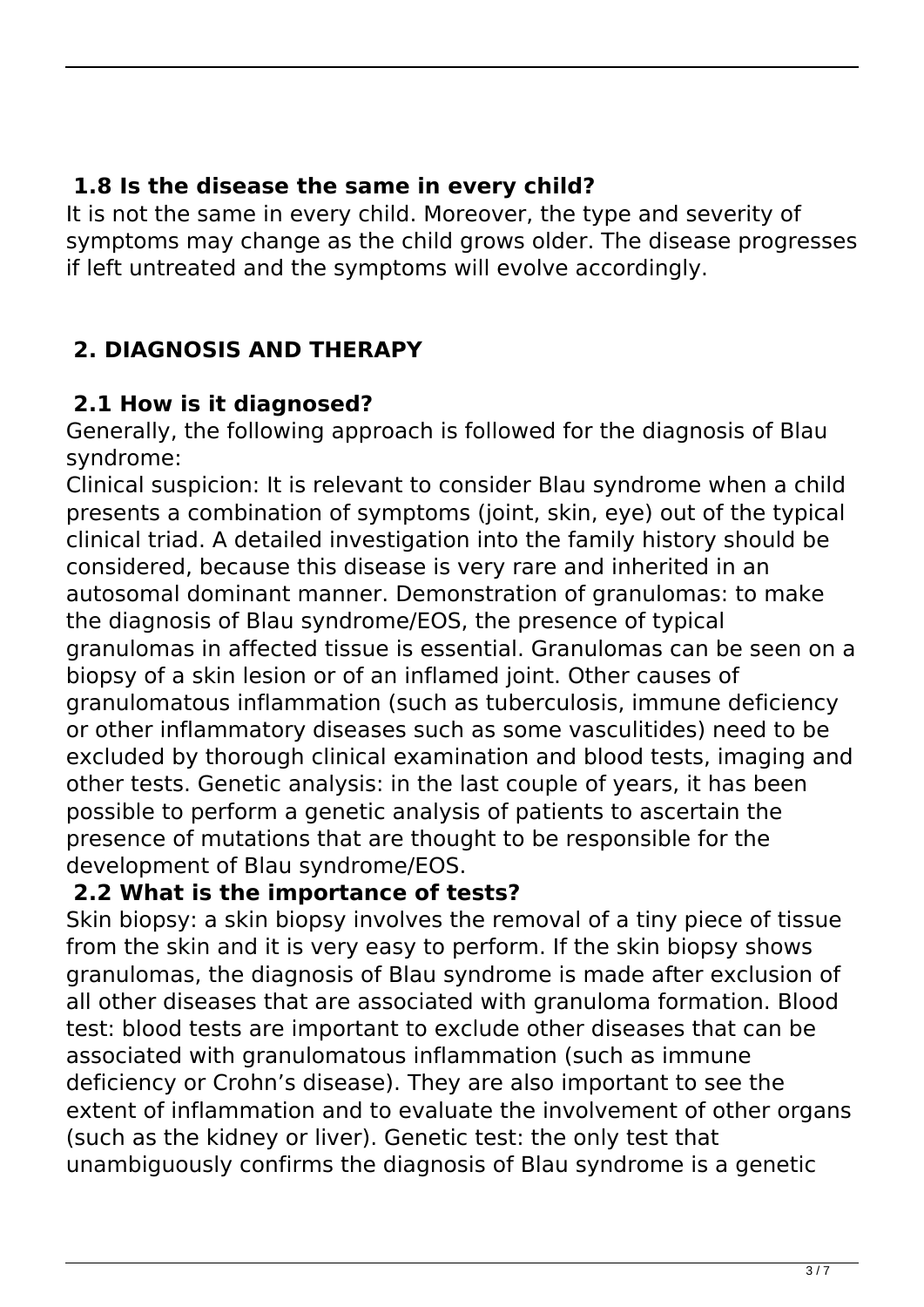test that shows the presence of a mutation in the NOD2 gene.

# **2.3 Can it be treated or cured?**

It cannot be cured but it can be treated with drugs that control inflammation in the joints, the eyes and any involved organ. The drug treatment aims to control symptoms and halt the progression of the disease.

# **2.4 What are the treatments?**

At present, there is no evidence concerning the optimal treatment for Blau syndrome/EOS. Joint problems can often be treated with antiinflammatory non-steroidal drugs and methotrexate. Methotrexate is known for its capacity to control arthritis in many children with juvenile idiopathic arthritis; its effectiveness in Blau syndrome may be less marked. Uveitis is very difficult to control; local therapies (steroid eye drops or local steroid injection) may not be sufficient for many patients. The efficacy of methotrexate to control uveitis is not always sufficient and patients may need to take oral corticosteroids in order to control severe eye inflammation.

In patients with difficult-to-control inflammation of the eyes and/or joints and in patients with involvement of internal organs, the use of cytokine-inhibitors such as TNF-α inhibitors (infliximab, adalimumab) may be effective.

# **2.5 What are the side effects of drug therapy?**

The most frequent adverse effects seen with methotrexate are nausea and abdominal distress on the day of intake. Blood tests are needed to monitor liver function and the number of white blood cells. Corticosteroids are associated with possible side effects such as weight gain, swelling of the face and mood swings. If the steroids are prescribed for a prolonged period, they can cause suppression of growth, osteoporosis, high blood pressure and diabetes. TNF- $\alpha$  inhibitors are recent drugs; they can be associated with an increased risk of infection, activation of tuberculosis and possible development of neurological or other immune diseases. A potential risk of development of malignancies has been discussed; at present, there are no statistical data proving an increased risk of malignancies with these drugs.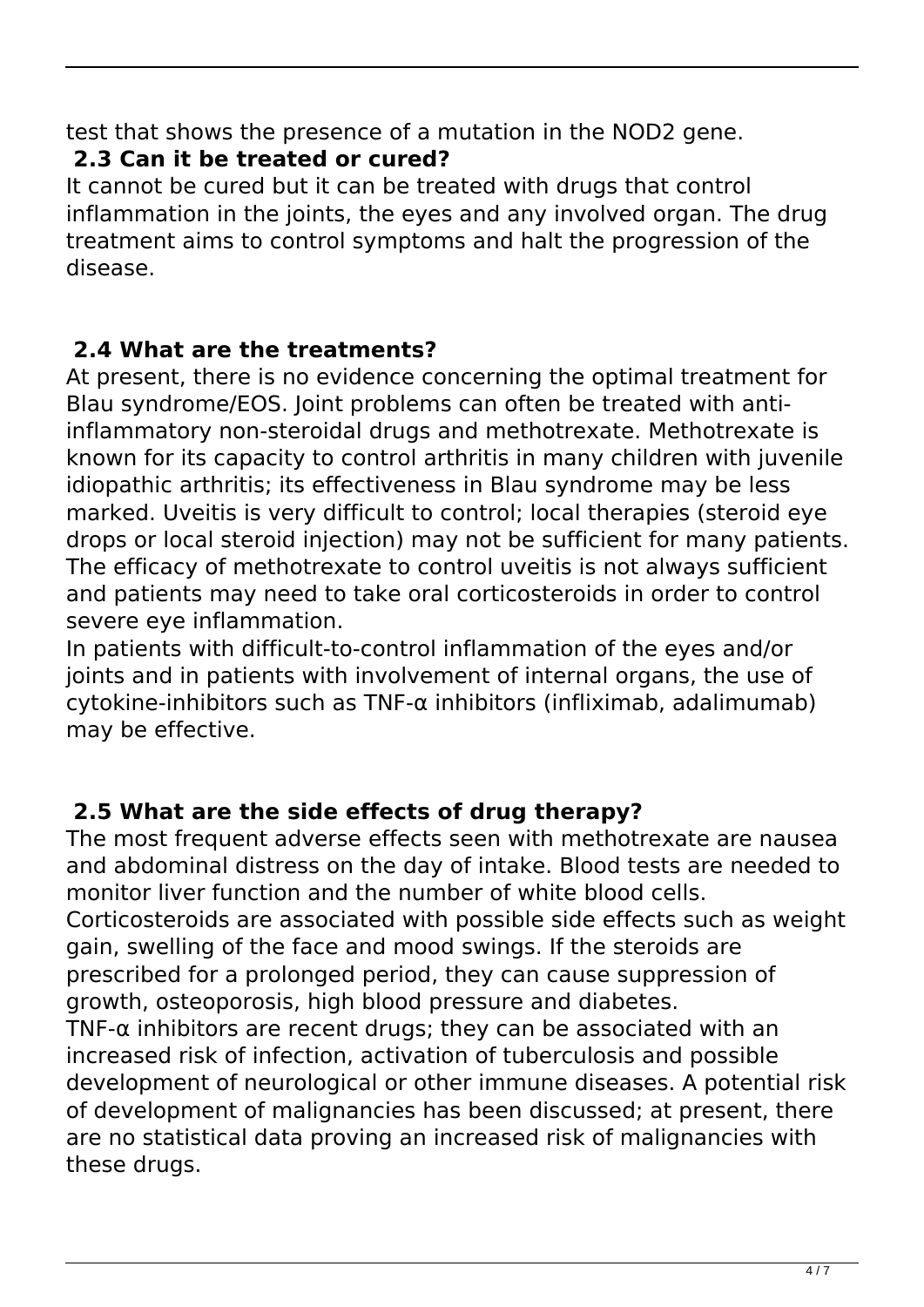#### **2.6 How long should treatment last?**

There are no data at present that support an optimal duration of treatment. It is essential to control inflammation in order to prevent joint damage, visual loss or damage to other organs.

#### **2.7 What about unconventional or complementary therapies?**

There is no evidence concerning this type of therapy for Blau syndrome/EOS.

#### **2.8 What kind of periodic check-ups are necessary?**

Children should be seen regularly (at least 3 times yearly) by their paediatric rheumatologist to monitor the control of the disease and adjust the medical treatment. It is also important to have regular visits with the ophthalmologist, at a frequency depending on the severity and evolution of eye inflammation. Children being treated should have blood and urine tests at least twice yearly.

#### **2.9 How long will the disease last?**

It is a life-long disease. However, the activity of the disease may fluctuate over time.

#### **2.10 What is the long-term prognosis (predicted outcome and course) of the disease?**

The available data concerning the prognosis in the long-term is limited. Some children have been followed for more than 20 years and have attained almost normal growth, normal psychomotor development and a good quality of life with well-adjusted medical treatment.

#### **2.11 Is it possible to recover completely?**

No, because it is a genetic disease. However, appropriate medical followup and treatment will give the majority of patients a good quality of life. There are differences in the severity and progression of the disease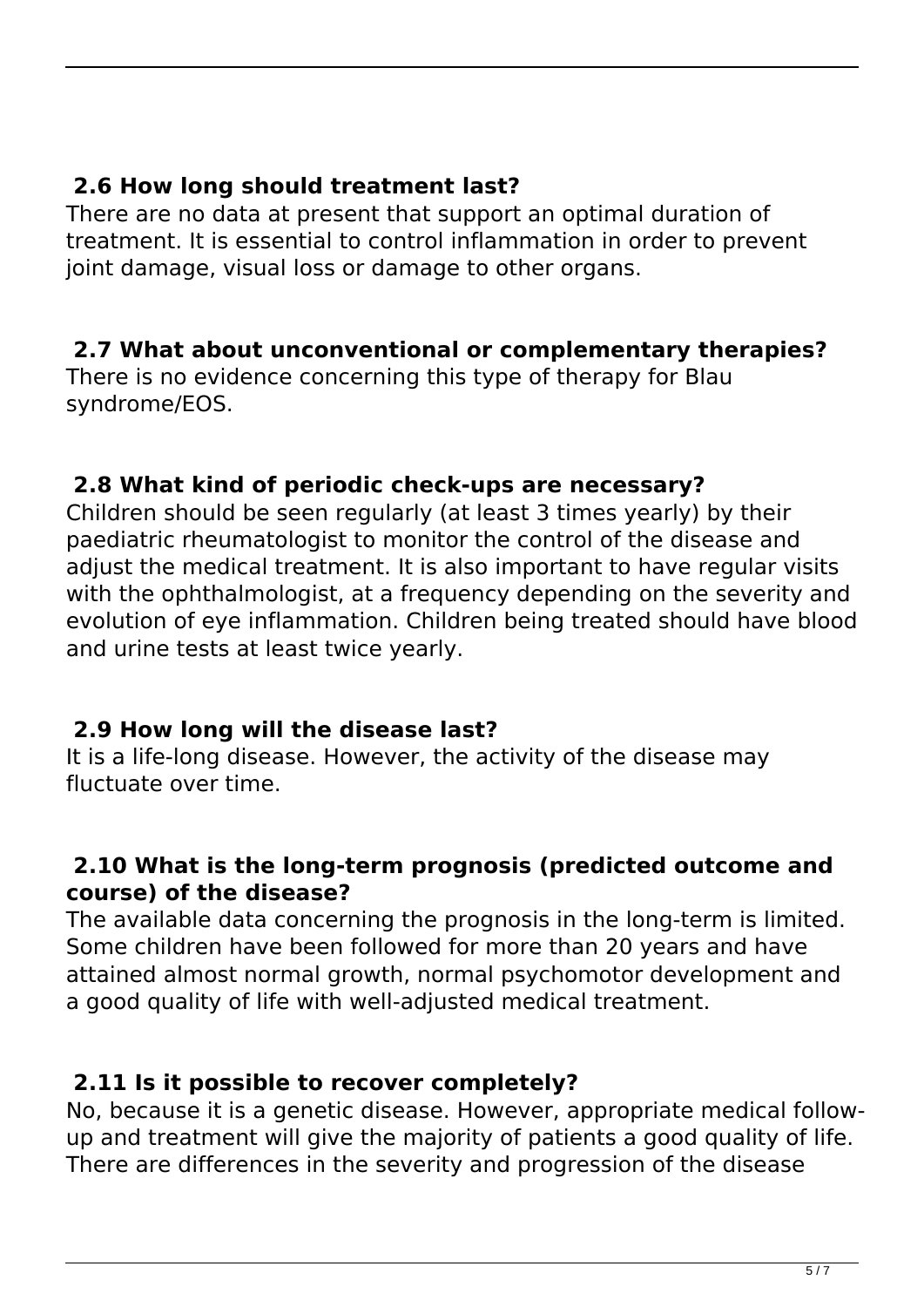among patients with Blau syndrome; at present, it is impossible to predict the disease course for the individual patient.

# **3. EVERYDAY LIFE**

#### **3.1 How might the disease affect the child and the family's daily life?**

The child and the family may experience various problems before the disease is diagnosed. Once the diagnosis has been made, the child will need to visit doctors (a paediatric rheumatologist and an ophthalmologist) regularly to monitor disease activity and adjust the medical treatment. Children with difficult joint disease may need physiotherapy.

#### **3.2 What about school?**

The chronic course of the disease may interfere with school attendance and performance. A good control of the disease is essential to allow school attendance. Information about the disease at school may be useful, in particular to give advice on what to do in case of symptoms.

#### **3.3 What about sports?**

Patients with Blau syndrome should be encouraged to perform sports; limitations will depend on the control of the disease activity.

#### **3.4 What about diet?**

There is no specific diet advised. However, children taking corticosteroids should avoid extra sweet and salty food.

#### **3.5 Can climate influence the course of the disease?**

No, it cannot.

### **3.6 Can the child be vaccinated?**

The child can be vaccinated except with live vaccines when under